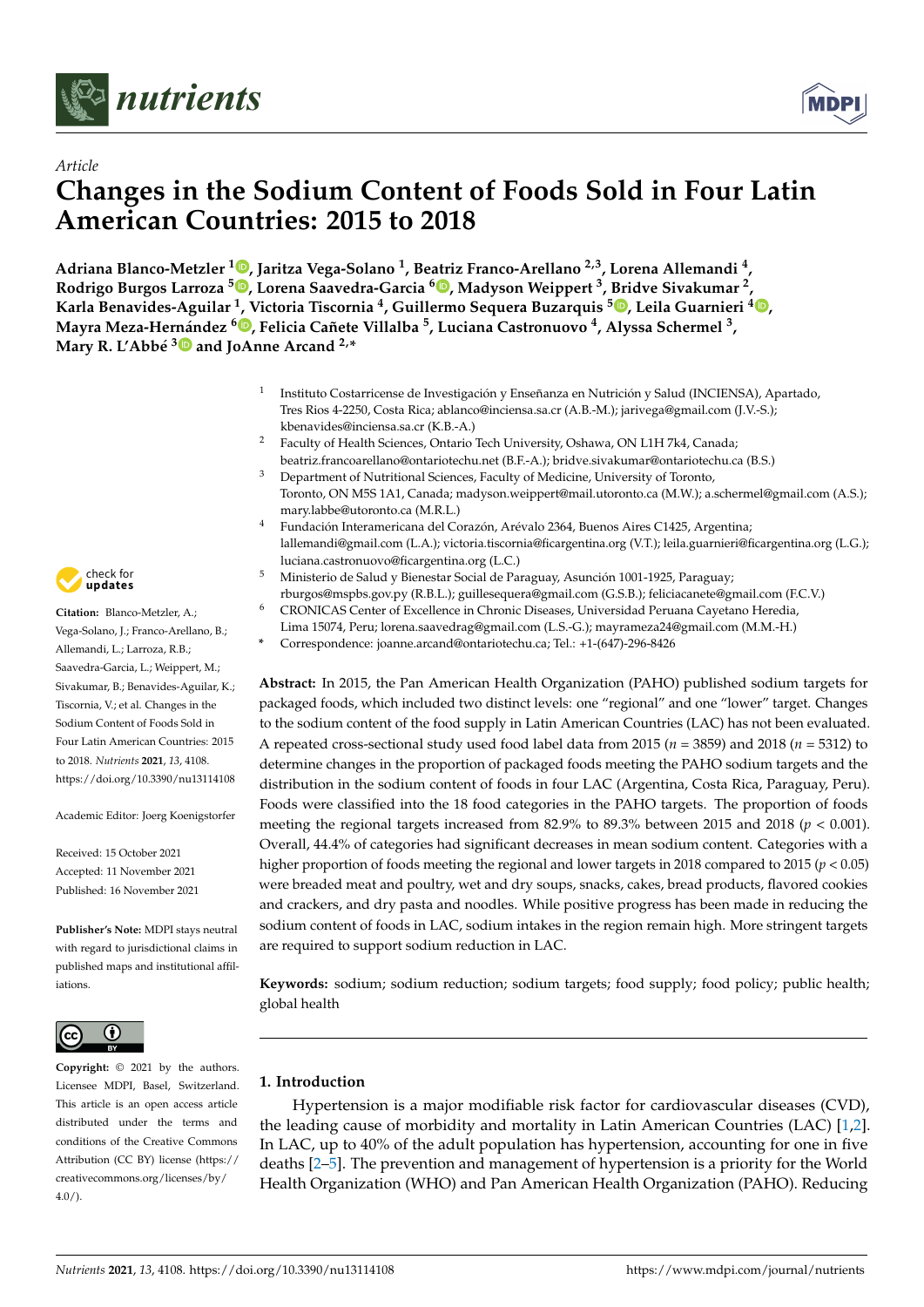the prevalence of high blood pressure by 25% by 2025 is part of the WHO global action plan on noncommunicable diseases [\[6\]](#page-9-3).

Excess sodium consumption increases blood pressure and subsequent risk of hypertension, CVD, stroke, and kidney disease [\[7,](#page-9-4)[8\]](#page-9-5). Mean sodium intakes in most LAC exceeds the WHO recommended intake of 2000 mg sodium per day [\[9\]](#page-9-6), with mean intakes often double the recommended levels [\[10–](#page-9-7)[12\]](#page-9-8). In 2014, a global study estimated that the mean sodium intake is around 3200 mg/day in Latin America and the Caribbean, with adult males having higher intake compared to adult females [\[13\]](#page-10-0). For example, estimated mean daily sodium intake is 4480 mg in Argentina [\[14\]](#page-10-1), 4600 mg in Costa Rica [\[15\]](#page-10-2), 5480 mg in Paraguay [\[16\]](#page-10-3), and 4400 mg in Peru [\[17\]](#page-10-4). A major source of dietary sodium is packaged foods. In Argentina, processed foods constitute 65–70% of the population's sodium intake, with condiments, sauces, and spreads, as well as meat and meat products being among the food groups with the highest sodium content [\[14\]](#page-10-1). In Costa Rica, discretionary salt contributes to 60% of sodium intake in the diet, while 27% comes from packaged foods and condiments; however, over time there has been an increasing trend in the amount of sodium derived from packaged and prepared foods [\[15\]](#page-10-2).

Recognizing the health burden associated with excess sodium intake, the WHO set a global target of reducing by 30% the mean population intake of salt by the year 2025 [\[6\]](#page-9-3). Public health strategies to address excess sodium typically focus on education, food labeling, and food reformulation [\[18\]](#page-10-5). To support LAC governments and food manufacturers in reducing the sodium content in packaged foods, in 2015 PAHO, with the advice of the Technical Advisory Group on Cardiovascular Disease Prevention through Population-wide Dietary Salt/Sodium Reduction, established a set of harmonized sodium targets for foods sold in the region. These voluntary harmonized sodium targets include 12 categories and a total of 18 subcategories for foods that contribute significant amounts of sodium to the diet (e.g., bread products) [\[19\]](#page-10-6). The targets include two levels: a "regional" target level and a "lower" target level [\[19\]](#page-10-6). These regional targets were endorsed by the SaltSmart Consortium in 2015, which comprised representatives from government, the food industry, and other key stakeholders in the region [\[19,](#page-10-6)[20\]](#page-10-7). To date, there are few studies that have broadly assessed compliance with the regional sodium targets, or that have assessed changes in the sodium content, in packaged foods sold in LAC after the regional sodium targets were endorsed [\[21\]](#page-10-8). Therefore, the objective of this study was to assess the changes in the proportion of foods that met the regional sodium targets between 2015 and 2018 in Argentina, Costa Rica, Paraguay, and Peru. We also assessed the changes in the distribution of the sodium content of packaged foods that occurred between these two timepoints.

#### **2. Materials and Methods**

## *2.1. Study Design*

This study was a repeated cross-sectional study using two datasets, containing nutrition information declared on the label of packaged foods, collected in 2015 and 2018. Data collection was guided by the 18 food subcategories in the regional sodium targets. Data were collected from four LAC countries (Argentina, Costa Rica, Paraguay, and Peru) using standardized methodologies. These countries were members of an International Development Research Centre (IDRC)-funded consortium that conducted research to inform dietary sodium reduction policies in LAC [\[22\]](#page-10-9).

## *2.2. Sampling and Data Collection*

In each country, food labels data were sampled from grocery store chains that had the greatest market share. Similar sampling and data acquisition methodologies were used in both 2015 and 2018. First, data from all packaged foods (except alcoholic beverages) were collected by systematically scanning grocery store shelves, capturing food label information through photographs [\[21\]](#page-10-8). If a product had more than one presentation (e.g., multiple package size), only one package size was collected as the nutrition information is the same per 100 g, regardless of the presentation. For the 2015 collection, digital cameras were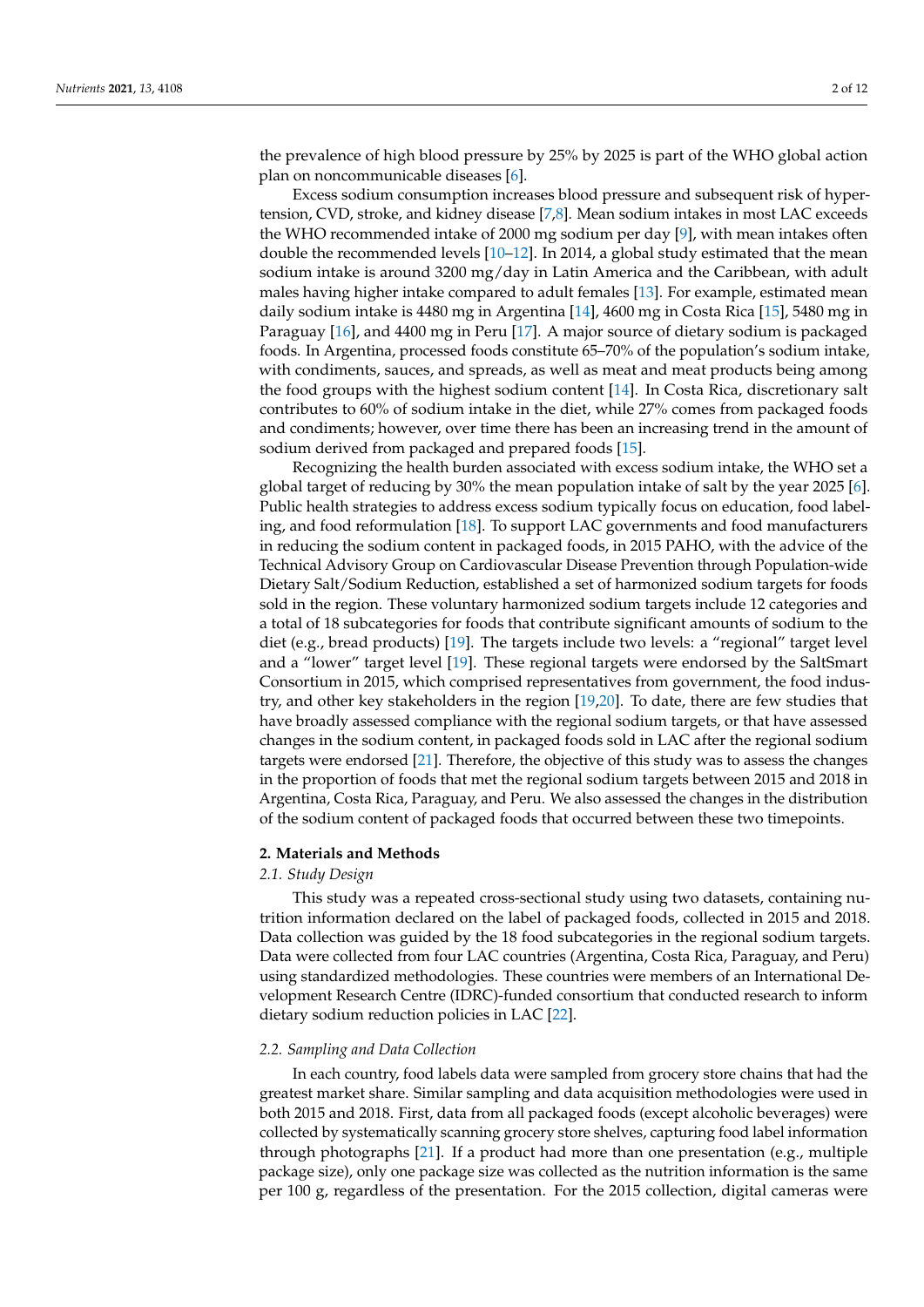used [\[23\]](#page-10-10). In 2018, the same information was collected using a mobile application called Food Labeling Information Program for Latin America (FLIP-LAC). The FLIP-LAC was an adapted version of FLIP© (created at the University of Toronto by M.R.L) that allowed for the integration of food label data for each of the participating LAC countries [\[24\]](#page-10-11). FLIP-LAC included a web and mobile application for food information data collection and processing, as described in detail elsewhere [\[25\]](#page-10-12). Data were collected between July 2015 and February 2016 for the first dataset, with most data collected in 2015 [\[21\]](#page-10-8). The second dataset was collected between September 2017 and December 2018, with most data collected in 2018. These two datasets are referred to as "2015" and "2018" in this article. Second, trained staff extracted nutrition information from food labels, which included product name, number of servings per package, serving size, and nutrient declarations (e.g., sodium, calories, sugars) per serving or per 100 g, or both. If salt was reported on the food label, it was converted to sodium equivalents considering a conversion factor of 23 mmol. For foods that required data to be reported "as prepared" or "as consumed" (cakes, pasta "as consumed", noodles, wet and dry soups), recipes were created using the LATINFOODS database [\[26\]](#page-10-13). Data were captured in an Excel file for the 2015 collection and in the FLIP-LAC for the 2018 database. Finally, at least two researchers in each country independently classified foods collected in that country into one of the 18 food categories/subcategories that aligned with the PAHO targets (both "regional" target and "lower" target) [\[19\]](#page-10-6), following a standardized protocol and validation process [\[27\]](#page-10-14). Any discrepancies in classification were discussed between the researchers. Food products that did not fall within one of the 18 food categories with a sodium target were excluded (e.g., candies and sweets, beverages). In 2015, products with only sodium declarations on the label were sampled. For 2018, all products on the shelves were sampled, but only products that included sodium declarations on the food label were included in the analysis. Quality assurance measures were implemented to detect duplicate products and ensure accuracy of data entry (e.g., rank ordering data to identify outliers, calculation of Atwater factors) and food category classification.

## *2.3. Statistical Analyses*

The sodium content of packaged foods was expressed as a standardized unit of mg/100 g. The proportion of products in each food category meeting both regional target levels (regional target, lower target) were calculated for both data collection periods. Comparisons between the two timepoints were analyzed using a chi-square test, or Fisher's exact test for cells with <5 counts. The mean, standard deviation, and distribution (minimum, maximum, and 25th, 50th [median], and 75th percentiles) of sodium content were calculated both overall and by food category. Statistically significant changes in the distribution of sodium between the two data collection periods were determined by the Kolmogorov– Smirnov test. A *p*-value < 0.05 was considered statistically significant. The variability in the sodium content of packaged foods available in the four LAC was estimated by the coefficient variability (SD/mean  $\times$  100). Categorical variables are presented as frequency (percent). Continuous variables are presented as the mean  $\pm$  standard deviation. Analyses were conducted using IBM SPSS version 26.0 [\[28\]](#page-10-15).

# **3. Results**

This analysis included a total of 9171 foods, of which 3859 foods were from 2015 and 5312 foods were from 2018, from the four LAC countries and across 18 food categories (Table [1,](#page-3-0) Supplementary Table S1). In 2018, 92.6% of food labels collected provided information about sodium or salt (mg or g): 99.2% in Argentina, 82.1% in Costa Rica, 98.7% in Paraguay, and 88.8% in Peru (Supplementary Table S2).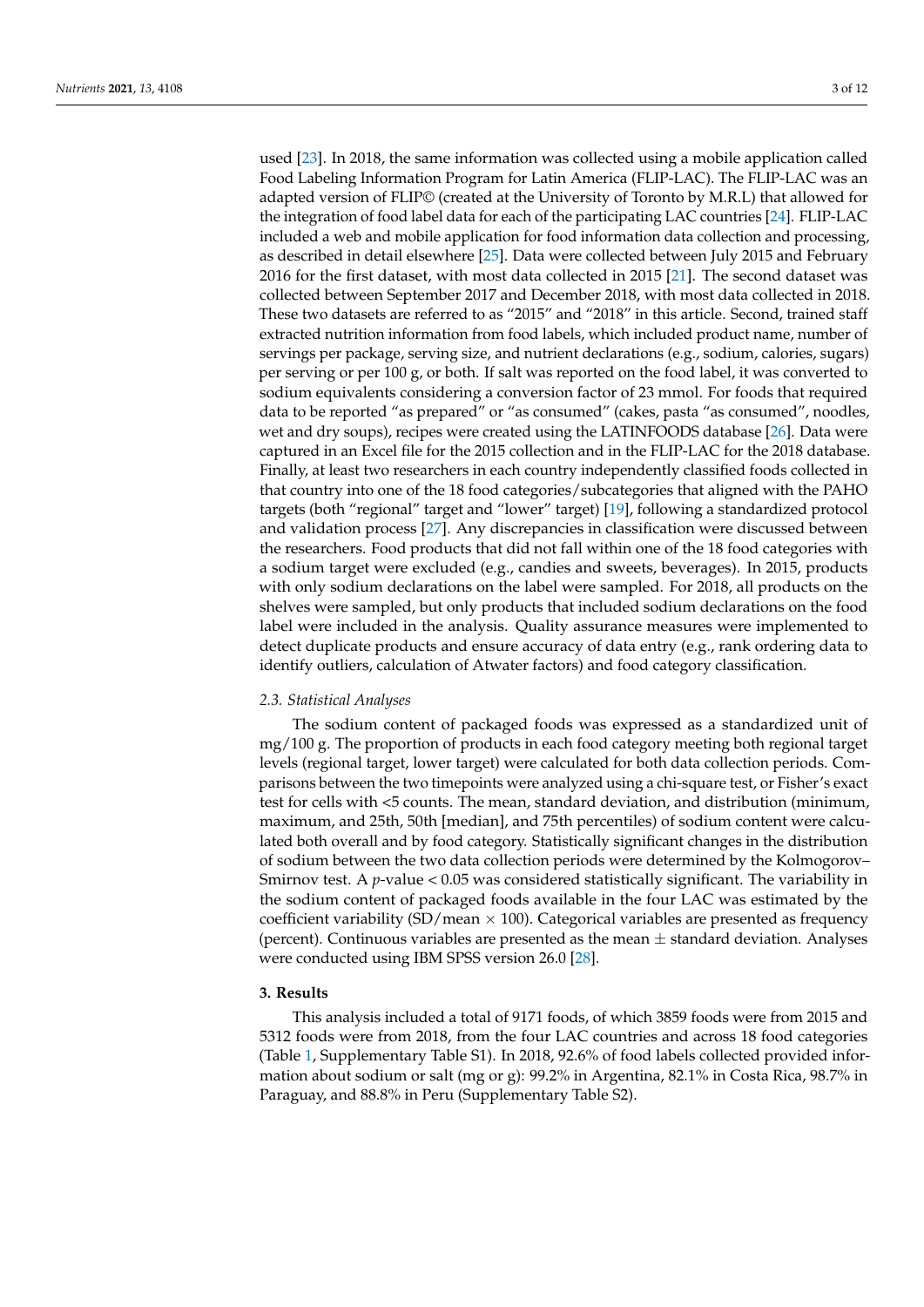|                                  | <b>Collection Year</b> | Total $^{\rm 2}$ |                  | Meeting Regional Targets <sup>3</sup> |                          | Meeting Lower Targets <sup>3</sup> |      |                          |  |
|----------------------------------|------------------------|------------------|------------------|---------------------------------------|--------------------------|------------------------------------|------|--------------------------|--|
| Food Categories <sup>1</sup>     |                        | $\boldsymbol{n}$ | $\boldsymbol{n}$ | $\%$                                  | p                        | $\boldsymbol{n}$                   | $\%$ | p                        |  |
|                                  | 2015                   | 350              | 273              | 78.0                                  | < 0.001                  | 123                                | 35.1 | 0.003                    |  |
| Bread products                   | 2018                   | 309              | 288              | 93.2                                  |                          | 144                                | 46.6 |                          |  |
| Breakfast cereals                | 2015                   | 392              | 350              | 89.3                                  | 0.175                    | 309                                | 78.8 | 0.138                    |  |
|                                  | 2018                   | 427              | 393              | 92.0                                  | $\overline{\phantom{a}}$ | 354                                | 82.9 | $\overline{\phantom{a}}$ |  |
| Butter and margarine             | 2015                   | 101              | 82               | 81.2                                  | 0.962                    | 52                                 | 51.5 | 0.320                    |  |
|                                  | 2018                   | 140              | 114              | 81.4                                  | $\overline{\phantom{a}}$ | 63                                 | 45.0 |                          |  |
| Cakes                            | 2015                   | 312              | 197              | 63.1                                  | < 0.001                  | 77                                 | 24.7 | < 0.001                  |  |
|                                  | 2018                   | 237              | 187              | 78.9                                  | $\overline{a}$           | 106                                | 44.7 |                          |  |
| Bouillon cubes and               | 2015                   | 79               | 43               | 54.4                                  | 0.681                    | 23                                 | 29.1 | 0.293                    |  |
| powders                          | 2018                   | 78               | 45               | 57.7                                  | $\overline{a}$           | 17                                 | 21.8 |                          |  |
| Meat and fish                    | 2015                   | 58               | 52               | 89.7                                  | 0.963                    | 52                                 | 89.7 | 0.963                    |  |
| seasonings                       | 2018                   | 85               | 76               | 89.4                                  | $\overline{a}$           | 76                                 | 89.4 |                          |  |
| Seasonings for side              | 2015                   | 145              | 141              | 97.2                                  | 0.303                    | 91                                 | 62.8 | 0.054                    |  |
| and main dishes                  | 2018                   | 74               | 74               | 100.0                                 |                          | 56                                 | 75.7 |                          |  |
| Cookies and sweet<br>cookies     | 2015                   | 432              | 408              | 944                                   | 0.355                    | 222                                | 51.4 | 0.094                    |  |
|                                  | 2018                   | 930              | 889              | 95.6                                  | $\overline{a}$           | 523                                | 56.2 |                          |  |
| Flavored cookies and<br>crackers | 2015                   | 180              | 173              | 96.1                                  | 0.041                    | 100                                | 55.6 | 0.009                    |  |
|                                  | 2018                   | 243              | 241              | 99.2                                  |                          | 165                                | 67.9 |                          |  |
|                                  | 2015                   | 90               | 86               | 95.6                                  | 0.767                    | 21                                 | 23.3 | 0.071                    |  |
| Mayonnaise                       | 2018                   | 136              | 128              | 94.1                                  |                          | 19                                 | 14.0 |                          |  |
|                                  | 2015                   | 378              | 328              | 86.8                                  | 0.312                    | 118                                | 31.2 | 0.351                    |  |
| Meats and sausages               | 2018                   | 498              | 420              | 84.3                                  |                          | 141                                | 28.3 |                          |  |
| Cured and preserved              | 2015                   | $41\,$           | 33               | 80.5                                  | 0.695                    | 19                                 | 46.3 | 0.907                    |  |
| meats                            | 2018                   | 84               | 70               | 83.3                                  |                          | 38                                 | 45.2 |                          |  |
| Breaded meat and                 | 2015                   | 72               | 44               | 61.1                                  | 0.001                    | 12                                 | 16.7 | < 0.001                  |  |
| poultry                          | 2018                   | 108              | 90               | 83.3                                  | $\bar{\phantom{a}}$      | 59                                 | 54.6 |                          |  |
| Pasta and noodles, as            | 2015                   | n/a              | n/a              | n/a                                   | n/a                      | n/a                                | n/a  | n/a                      |  |
| consumed                         | 2018                   | 263              | 182              | 69.2                                  | $\overline{\phantom{a}}$ | 84                                 | 31.9 |                          |  |
| Pasta and noodles,               | 2015                   | 337              | 332              | 98.5                                  | 0.034                    | 315                                | 93.5 | < 0.001                  |  |
| dry uncooked                     | 2018                   | 738              | 736              | 99.7                                  | $\overline{a}$           | 731                                | 99.1 |                          |  |
|                                  | 2015                   | 604              | 459              | 76.0                                  | < 0.001                  | 237                                | 39.2 | 0.423                    |  |
| Snacks                           | 2018                   | 749              | 642              | 85.7                                  | $\blacksquare$           | 310                                | 41.4 |                          |  |
|                                  | 2015                   | 71               | 61               | 85.9                                  | 0.119                    | 38                                 | 53.5 | 0.617                    |  |
| Noodles in broth                 | 2018                   | 65               | 49               | 75A                                   |                          | 32                                 | 492  |                          |  |

<span id="page-3-0"></span>**Table 1.** Changes in the proportion of foods meeting the regional and lower targets in Argentina, Costa Rica, Paraguay, and Peru between 2015–2016 and 2017–2018.

 $^1$  Food categories as defined by Pan American Health Organization/SALT-SMART Consortium consensus statement to advance target harmonization by agreeing on regional targets for the salt/sodium content of key food categories (2015) [\[19\]](#page-10-6). There are two PAHO regional target levels for each food category: The regional target level which serves is a maximum, and a lower target level. <sup>2</sup> Includes only products with declared sodium content on the food label. <sup>3</sup> Statistically significant changes in the proportions meeting the regional (maximum) and the lower sodium targets were determined by the chi-square test or Fisher's exact test for cells with <5 counts. A *p* value < 0.05 was considered statistically significant.

Wet and dry soups 2015 2017 136 62.7 <0.001 88 40.6 <0.001 40.6  $\leq 2018$  2018 148 120 81.1 - 89 60.1 -

TOTAL 2015 3859 3198 82.9 <0.001 1897 49.2 <0.001 TOTAL 2018 5312 4744 89.3 - 3007 56.6 -

2018 65 49 75.4 - 32 49.2 -

2018 148 120 81.1 - 89 60.1 -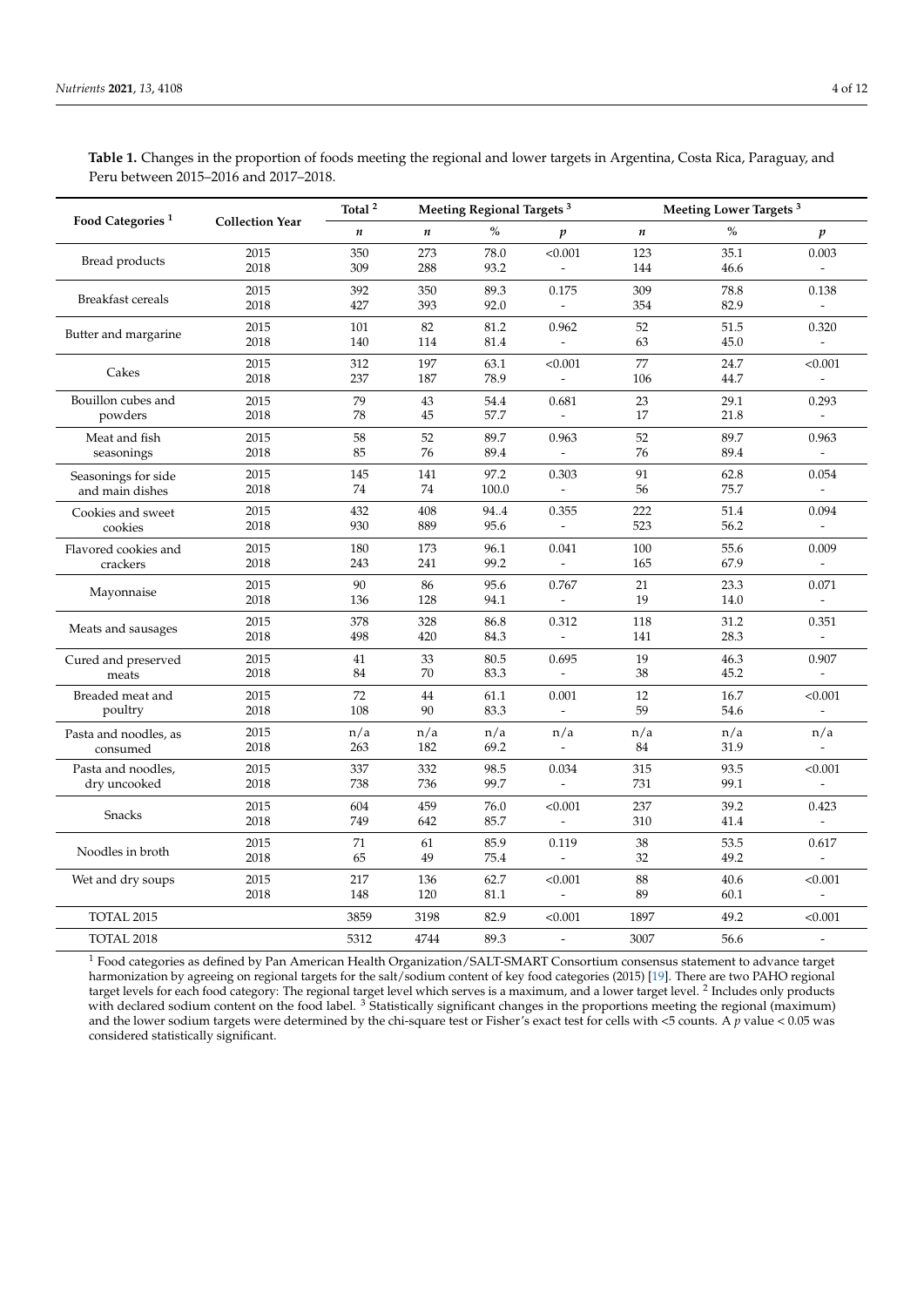# *3.1. Changes in the Proportion of Packaged Foods Meeting the Regional Target Levels*

The proportion of packaged foods meeting the regional targets significantly increased from 82.9% to 89.3% between 2015 and 2018 (*p* < 0.001, Table [1\)](#page-3-0). Seven food categories had a significantly higher proportion of foods meeting the regional targets from 2015 to 2018: breaded meat and poultry, from 61.1% to 83.3% (*p* < 0.001); wet and dry soups, from 62.7% to 81.1% (*p* < 0.001); snacks 76.0% to 85.7% (*p* < 0.001); cakes, from 63.1% to 78.9% (*p* < 0.001); bread products, from 78.0% to 93.2% (*p* < 0.001); flavored cookies and crackers, 96.1% to 99.2% (*p* = 0.041); and pasta and noodles, dry uncooked, 98.5% to 99.7% (*p* = 0.034). While some food categories had a slight decrease in the proportion of foods meeting the regional target, none achieved statistical significance. On examination of data in 2018, the greatest compliance with the regional target was among dry uncooked pasta and noodles (99.7%), while bouillon cubes and powders had the lowest level of compliance (57.7%).

## *3.2. Changes in the Proportion of Packaged Foods Meeting the Lower Sodium Target Levels*

The overall proportion of foods meeting the lower sodium targets also significantly increased between 2015 and 2018 from 49.2% to 55.6% (*p* < 0.001, Table [1\)](#page-3-0). The food categories with significantly greater proportions of foods meeting the lower target in 2018, compared to 2015, were breaded meat and poultry, from 16.7% to 54.6% (*p* < 0.001); wet and dry soups, from 40.6% to 60.1% (*p* < 0.001); cakes, from 24.7% to 44.7% (*p* < 0.001); flavored cookies and crackers, 55.6% to 67.9% ( $p < 0.009$ ); bread products, from 35.1% to 46.6% (*p* < 0.001); pasta and noodles, dry uncooked, 93.5% to 99.1% (*p* < 0.001). On examination of data in 2018, dry uncooked pasta and noodles had the highest level of compliance with the lower regional target (99.1%), while mayonnaise had the lowest level of compliance (14.0%).

# *3.3. Changes in the Distribution of Sodium Levels between 2015 and 2018*

On examination of the distribution of sodium levels between 2015 and 2018, 44.4% (8/18) of food categories overall had statistically significant decreases in sodium content, and 55.6% (10/18) of food categories had no statistically significant change in sodium content (Table [2\)](#page-5-0). While some categories had higher levels of sodium in 2018, the change was not statistically significant. Food categories with statistically significant decreases in sodium (mean  $\pm$  SD, mg/100 g) from 2015 to 2018 were pasta and noodles, dry uncooked  $(445 \pm 628 \text{ to } 84 \pm 270; p < 0.001)$ ; breaded meat and poultry (756  $\pm$  440 to 474  $\pm$  272; *p* < 0.001); wet and dry soups (564  $\pm$  899 to 298  $\pm$  92; *p* < 0.001); cakes (374  $\pm$  233 to  $275 \pm 218$ ;  $p < 0.001$ ); seasonings for side and main dishes (9475  $\pm$  10739 to 5872 $\pm$  7974,  $p = 0.010$ ); bread products (446  $\pm$  260 to 385  $\pm$  192;  $p < 0.001$ ); flavored cookies and crackers  $(651 \pm 352 \text{ to } 591 \pm 275; p < 0.012)$  $(651 \pm 352 \text{ to } 591 \pm 275; p < 0.012)$ ; and snacks  $(715 \pm 648 \text{ to } 583 \pm 353; p < 0.002)$  (Table 2). Median sodium levels showed similar trends. Seven categories had increases in sodium between 2015 and 2018, but these did not reach statistical significance, such as noodles in broth, cured and preserved meats, mayonnaise, bouillon cubes and powders, breakfast cereals, cookies and sweet cookies, and meat and sausages. At the individual country level, in 2018 some differences in the distribution and mean levels of sodium content of foods were observed (Supplementary Table S3). For example, the mean sodium content of breaded meat and poultry products was  $352 \pm 139$  mg/100 g in Peru; however, the levels were twice as high in Costa Rica at  $732 \pm 240$  mg/100 g.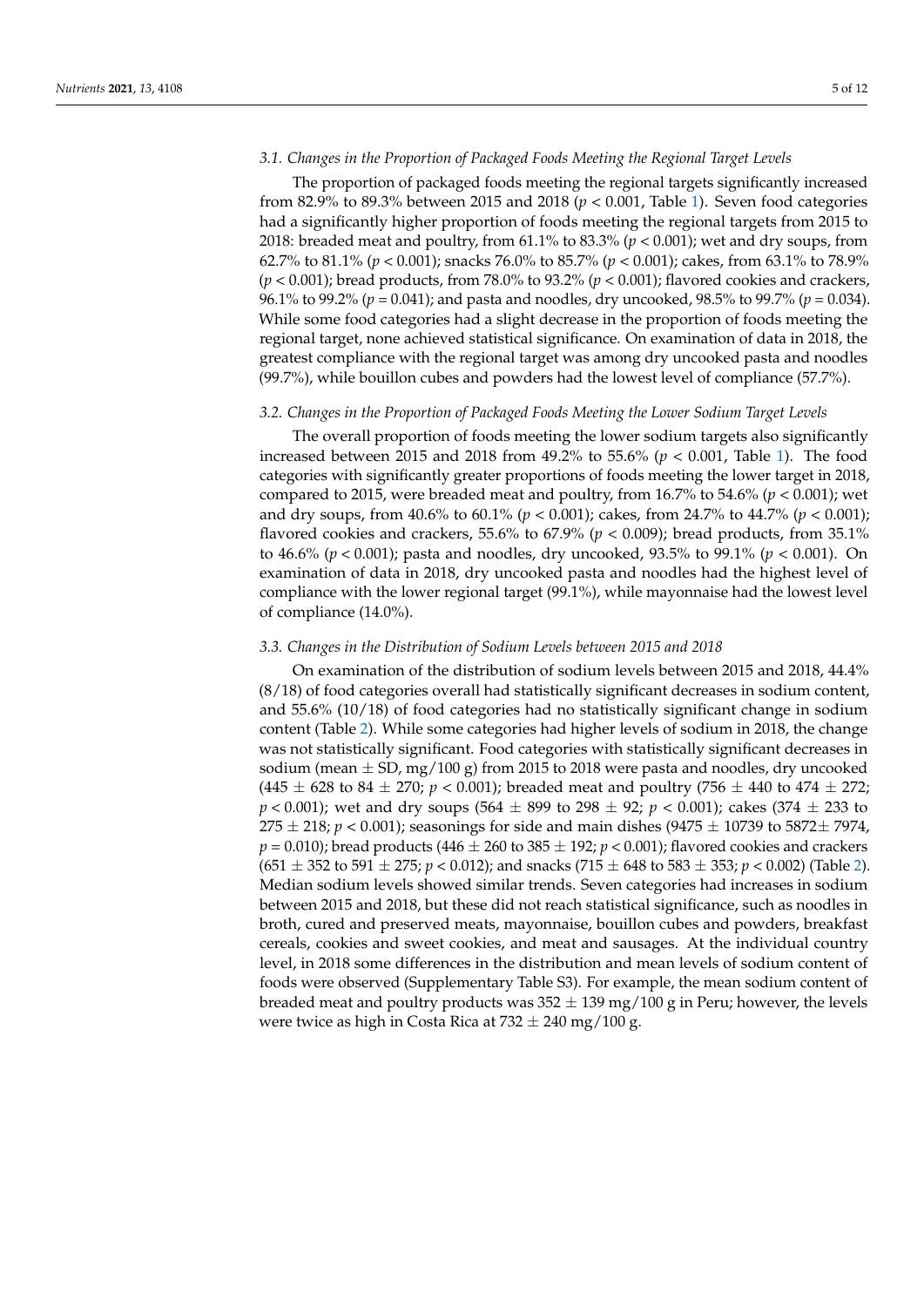<span id="page-5-0"></span>**Table 2.** Changes in the sodium content of packaged foods (mg per 100 g) in Argentina, Costa Rica, Paraguay, and Peru between 2015–2016 and 2017–2019 (*n* = 9171).

| Food Categories <sup>1</sup>           |              | All              | Products with<br>Sodium Data <sup>2</sup> |                | Sodium<br>(mg per 100 g/mL) |                |                                      | Percentiles (mg per 100 g/mL) |                  |                  |                  |                                   |                                   |
|----------------------------------------|--------------|------------------|-------------------------------------------|----------------|-----------------------------|----------------|--------------------------------------|-------------------------------|------------------|------------------|------------------|-----------------------------------|-----------------------------------|
|                                        | Year         | $\boldsymbol{n}$ | $\boldsymbol{n}$                          | $\%$           | Mean                        | <b>SD</b>      | Min                                  | 25th                          | 50th             | 75th             | Max              | Mean $\Delta$                     | $p^{\,3}$                         |
| Bread products                         | 2015<br>2018 | 350<br>353       | 350<br>309                                | 100.0<br>87.5  | 446<br>385                  | 260<br>192     | $\overline{0}$<br>$\boldsymbol{0}$   | 306<br>316                    | 475<br>432       | 580<br>500       | 1300<br>1030     | 0.228                             | < 0.001                           |
| <b>Breakfast cereals</b>               | 2015<br>2018 | 392<br>432       | 392<br>427                                | 100.0<br>98.8  | 307<br>318                  | 247<br>262     | $\mathbf{0}$<br>$\boldsymbol{0}$     | 100<br>137                    | 283<br>290       | 468<br>437       | 1395<br>2700     | 0.084                             | 0.114                             |
| Butter and margarine                   | 2015<br>2018 | 101<br>145       | 101<br>140                                | 100.0<br>96.6  | 554<br>486                  | 652<br>347     | $\overline{0}$<br>$\boldsymbol{0}$   | 140<br>140                    | 480<br>571       | 670<br>707       | 5000<br>1571     | 0.068<br>$\overline{\phantom{a}}$ | 0.951<br>$\overline{\phantom{a}}$ |
| Cakes                                  | 2015<br>2018 | 312<br>334       | 312<br>237                                | 100.0<br>71.0  | 374<br>275                  | 233<br>218     | $\boldsymbol{0}$<br>$\mathbf{0}$     | 212<br>129                    | 310<br>230       | 508<br>371       | 1465<br>1739     | 0.248                             | < 0.01                            |
| Bouillon cubes and<br>powders          | 2015<br>2018 | 79<br>83         | 79<br>78                                  | 100.0<br>94.0  | 19,018<br>19,579            | 7356<br>6801   | 263<br>139                           | 16,667<br>18,800              | 20,000<br>19,880 | 23,120<br>22,300 | 33,810<br>33,813 | 0.098                             | 0.845                             |
| Meat and fish<br>seasonings            | 2015<br>2018 | 58<br>90         | 58<br>85                                  | 100.0<br>94.4  | 12,130<br>11,209            | 9834<br>8892   | 17<br>4                              | 3900<br>3667                  | 11,371<br>10,146 | 19,710<br>16,340 | 38,000<br>36,140 | 0.117                             | 0.728                             |
| Seasonings for side<br>and main dishes | 2015<br>2018 | 145<br>77        | 145<br>74                                 | 100.0<br>96.1  | 9475<br>5872                | 10,739<br>7974 | $\boldsymbol{0}$<br>$\mathbf{0}$     | 767<br>400                    | 3889<br>1067     | 18,200<br>8444   | 37,280<br>28,000 | 0.233<br>$\overline{\phantom{a}}$ | 0.010                             |
| Cookies and sweet<br>cookies           | 2015<br>2018 | 432<br>976       | 432<br>930                                | 10.0<br>95.3   | 283<br>289                  | 223<br>529     | $\boldsymbol{0}$<br>$\boldsymbol{0}$ | 177<br>177                    | 260<br>240       | 343<br>313       | 3433<br>9000     | 0.079                             | 0.050                             |
| Flavored cookies and<br>crackers       | 2015<br>2018 | 180<br>243       | 180<br>243                                | 100.0<br>100.0 | 651<br>591                  | 352<br>275     | $\overline{0}$<br>$\boldsymbol{0}$   | 498<br>473                    | 657<br>594       | 804<br>759       | 1929<br>2000     | 0.157                             | 0.012                             |
| Mayonnaise                             | 2015<br>2018 | 90<br>139        | 90<br>136                                 | 100.0<br>97.8  | 814<br>897                  | 230<br>630     | 96<br>$\mathbf{1}$                   | 700<br>767                    | 850<br>850       | 942<br>942       | 2000<br>7698     | 0.140<br>$\overline{\phantom{a}}$ | 0.242                             |
| Meats and sausages                     | 2015<br>2018 | 378<br>565       | 378<br>498                                | 100.0<br>88.1  | 865<br>890                  | 587<br>412     | $\boldsymbol{0}$<br>$\overline{2}$   | 640<br>658                    | 818<br>834       | 1030<br>1076     | 7000<br>2720     | 0.069                             | 0.260                             |
| Cured and preserved<br>meats           | 2015<br>2018 | 41<br>142        | 41<br>84                                  | 100.0<br>59.2  | 1433<br>1580                | 962<br>1761    | $\mathbf{0}$<br>153                  | 596<br>822                    | 1540<br>1403     | 1700<br>1764     | 3500<br>15,400   | 0.148                             | 0.587                             |
| Breaded meat and<br>poultry            | 2015<br>2018 | 72<br>134        | 72<br>108                                 | 100.0<br>80.6  | 756<br>474                  | 440<br>272     | 71<br>$\mathbf{1}$                   | 511<br>284                    | 617<br>446       | 900<br>620       | 2110<br>1139     | 0.426<br>$\overline{\phantom{a}}$ | < 0.001                           |
| Pasta and noodles, as<br>consumed      | 2015<br>2018 | n/a<br>271       | n/a<br>263                                | n/a<br>97.0    | n/a<br>517                  | n/a<br>288     | n/a<br>0                             | n/a<br>340                    | n/a<br>553       | n/a<br>664       | n/a<br>2496      | n/a                               | n/a                               |
| Pasta and noodles,<br>dry uncooked     | 2015<br>2018 | 337<br>770       | 337<br>738                                | 100,0<br>95.8  | 445<br>84                   | 628<br>270     | $\mathbf{0}$<br>$\mathbf{0}$         | 10<br>$\mathbf{0}$            | 190<br>7         | 735<br>16        | 7000<br>2283     | 0.446<br>$\overline{\phantom{a}}$ | < 0.001                           |
| Snacks                                 | 2015<br>2018 | 604<br>765       | 604<br>749                                | 100.0<br>97.9  | 715<br>583                  | 648<br>353     | $\theta$<br>$\boldsymbol{0}$         | 399<br>361                    | 609<br>596       | 891<br>760       | 8000<br>2667     | 0.104<br>$\blacksquare$           | 0.002                             |
| Noodles in broth                       | 2015<br>2018 | 71<br>65         | 71<br>65                                  | 100.0<br>100.0 | 349<br>381                  | 92<br>114      | 108<br>156                           | 304<br>308                    | 345<br>365       | 396<br>424       | 640<br>900       | 0.162                             | 0.336                             |
| Wet and dry soups                      | 2015<br>2018 | 217<br>151       | 217<br>148                                | 100.0<br>98.0  | 564<br>298                  | 899<br>92      | 2<br>40                              | 260<br>255                    | 322<br>299       | 621<br>330       | 5900<br>725      | 0.285<br>$\overline{a}$           | < 0.001                           |
| TOTAL 2015                             |              | 3859             | 3859                                      | 100.0          | 1428                        | 4281           | $\boldsymbol{0}$                     | 239                           | 470              | 800              | 38,000           | 0.102                             | < 0.001                           |
| TOTAL 2018                             |              | 5735             | 5312                                      | 92.6           | 973                         | 3226           | $\overline{0}$                       | 151                           | 367              | 671              | 36,140           |                                   |                                   |

<sup>1</sup> Food categories as defined by Pan American Health Organization/SALT-SMART Consortium consensus statement to advance target harmonization by agreeing on regional targets for the salt/sodium content of key food categories (2015), available at: [https://www.paho.](https://www.paho.org/hq/dmdocuments/2015/salt-smart-Consensus-statement-with-targets-FINAL.pdf) [org/hq/dmdocuments/2015/salt-smart-Consensus-statement-with-targets-FINAL.pdf,](https://www.paho.org/hq/dmdocuments/2015/salt-smart-Consensus-statement-with-targets-FINAL.pdf) accessed on 10 November 2021. <sup>2</sup> Sodium content was recorded "as consumed". <sup>3</sup> Statistically significant changes in the distribution of sodium were determined by the Kolmogorov-Smirnov test. A *p* value < 0.05 was considered statistically significant.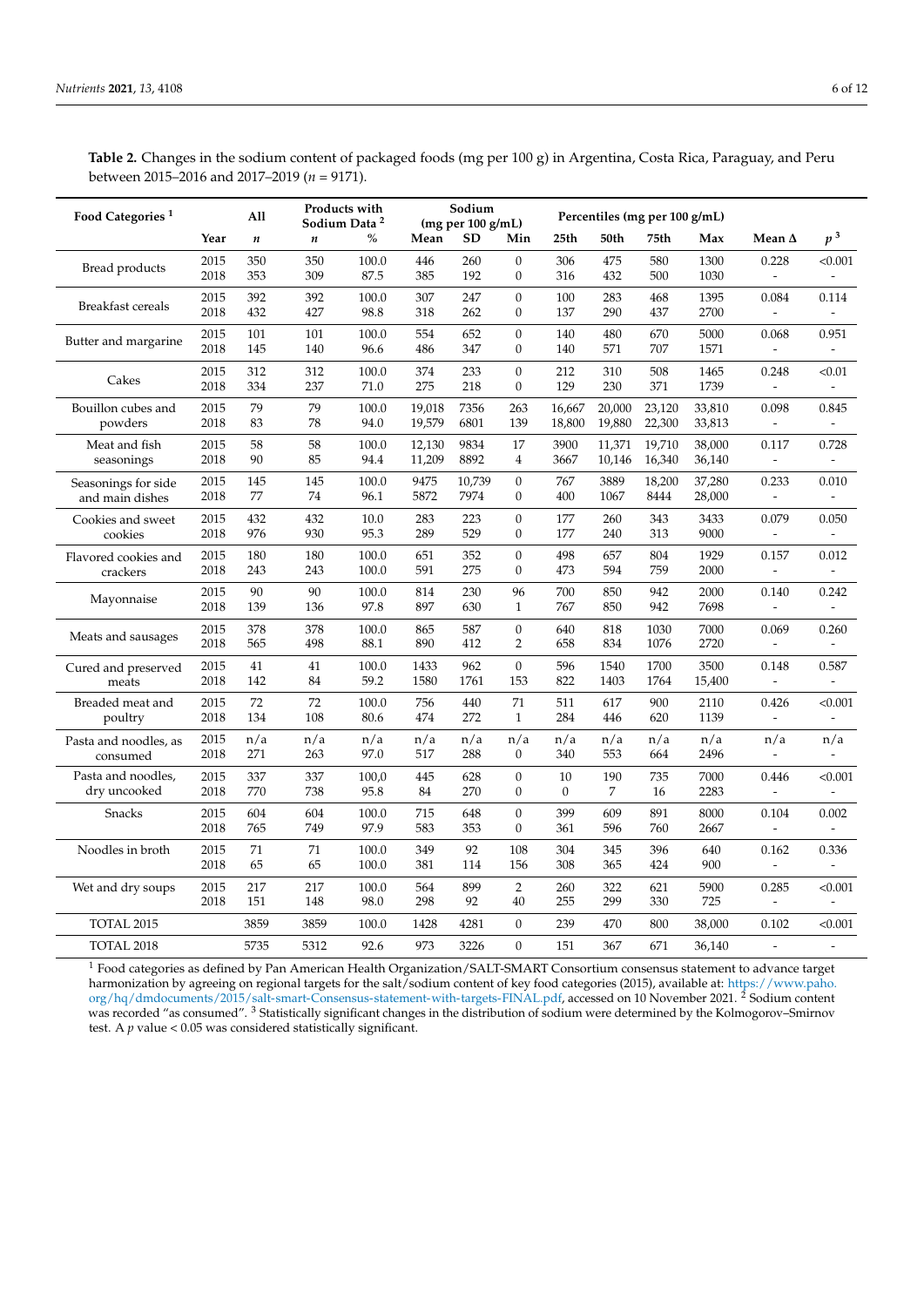In 2018, four categories exceeded 100% variability in sodium content: pasta and noodles, dry uncooked (321%), with the other four categories being cookies and sweet cookies (183%), seasonings for side and main dishes (136%), and cured and preserved meats (111.6%) (Table [2\)](#page-5-0).

# **4. Discussion**

To our knowledge, this is the most comprehensive analysis that has monitored the changes in the sodium content of packaged food in the Latin American region, including progress in meeting the 2015 PAHO regional sodium reduction targets. This study provides key data to inform public health nutrition policies in the region. It adds to the global literature monitoring the progress made in sodium reduction in low- and middle-income countries, in line with the WHO recommendations for achieving population-wide sodium reduction [\[29\]](#page-10-16). The timing of this analysis was ideal, being conducted at approximately the midpoint of the WHO's global target of reducing salt consumption by 30% by 2025 [\[6\]](#page-9-3). a critical time point for countries to assess progress toward this target, and the need to update or revise policy and implementation strategies to achieve success.

In this study's main findings, we observed statistically significant increases in the proportion of foods meeting the 2015 regional targets from 2015 to 2018: from 82.9% to 89.3% in foods meeting the regional target levels, and from 49.2% to 55.6% in foods meeting the lower target levels. When comparing these results country-level assessments in the LAC region and in other regions of the world, whether the targets were voluntary or mandatory, we found both similarities and differences. For example, similar to the current study, in Brazil [\[30\]](#page-10-17) between 2011 to 2017, there was an 8–34% reduction in the mean sodium content in more than half of the categories, and a large proportion of foods (85%) met the PAHO regional targets in 2017 [\[30\]](#page-10-17). In the first evaluation of Canada's voluntary sodium reduction targets (2010 to 2013), which used a similar collection approach as in this study, there was a slight increase in the proportion of foods that met at least one of the targets, from 51.4% to 58.2%, with only 16% of food categories having significantly reduced sodium levels [\[31\]](#page-10-18). Outside of the PAHO region, in 2008 the European Union Framework for National Salt Initiatives set a common minimum European benchmark of a minimum 16% reduction in the sodium content of foods, across all food products [\[32\]](#page-10-19), with some positive progress in sodium reduction [\[33\]](#page-10-20). In Hungary, between 2009 and 2018 the proportion of breads with high sodium content (defined as  $>1.5$  g salt/100 g) decreased from 60% to approximately 25%. In Ireland, between 2003 and 2015, sodium reduction was 13% in white bread, 27% in whole meal bread, 29% in wholegrain bread, 27% in bacon, 11% in sausages, cooked 15% in ham, 38% in multigrain breakfast cereals, and 63% in cornflake-type breakfast cereal [\[33\]](#page-10-20). This progress is particularly promising since bread is also a large contributor to sodium intakes in many countries of the LAC region. In the current analysis, the proportion of bread products meeting the regional and lower targets significantly increased from 78.0% to 93.2% and 35.1% to 46.6%, respectively. However, progress varied across countries (Supplementary Table S3). Our data highlight the need to not only monitor at the regional level, but also at the national level to ensure country-specific progress is being made. Country-level monitoring is critical since our analysis also revealed high variability in the distribution of sodium across products in the same subcategory. This finding confirms that the development and reformulation of products to be lower in sodium is feasible. In addition, it is evident that (1) it is technically feasible to reduce the sodium content of the foods for the food industry in the LAC region, (2) progressive and continuous efforts to reduce sodium among all the sectors involved is required, and (3) the successes and challenges of these efforts should be monitored and reported.

In this study a very high proportion of products were already meeting the regional and lower targets, both in 2015 and 2018. Almost 90% of products met the regional targets in 2018. Since sodium intakes in LAC remain unacceptably high despite the positive "progress" observed in the current study, our study and others highlight the need for more progressive regional targets to impact sodium intakes and improve CVD outcomes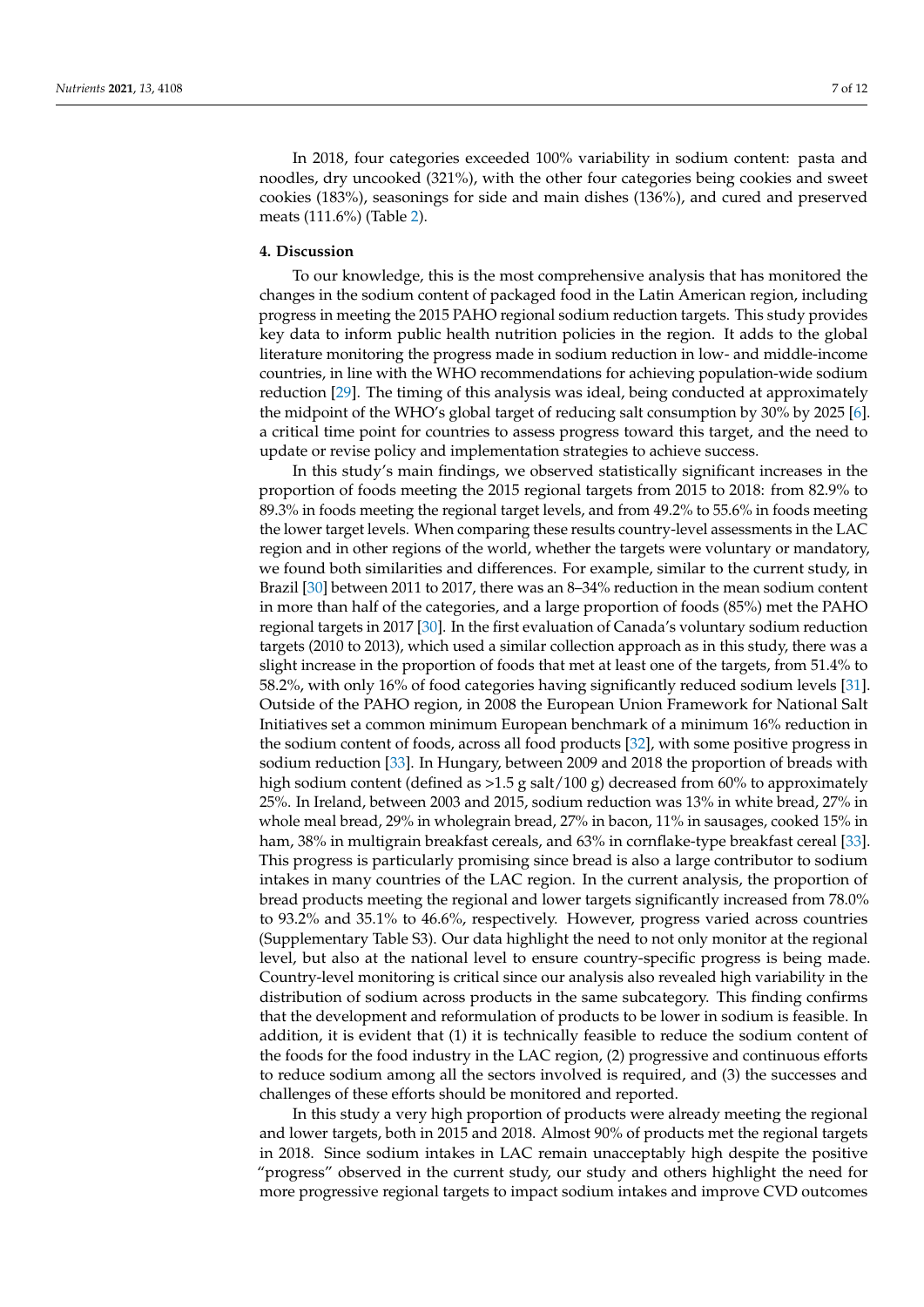more effectively. Comparatively, the 2012 and 2020 voluntary sodium reduction targets developed by Health Canada are more stringent than the regional targets levels. However, a recent analysis showed that even if all Canadian packaged foods met the targets, they are not low enough to achieve sodium reduction goals [\[34\]](#page-10-21). Another earlier analysis across 14 Latin American and Caribbean countries revealed that 82% of foods met the regional target levels and 47% met the lower target levels [\[21\]](#page-10-8). Given the high levels of "success", the authors called for more stringent harmonized regional sodium targets to better impact population-wide sodium reduction. The 2015 regional targets were set based on existing national targets in the region, an appropriate approach at the time since minimal data were available on the sodium content of LAC foods. In 2015, PAHO and the Salt Smart Consortium stated that the sodium reduction targets would be re-evaluated every two years, in 2016 and 2018 [\[19\]](#page-10-6), which did not occur. In May 2021, the WHO global sodium benchmarks were released which included sodium targets for more than 60 categories of processed foods [\[35\]](#page-10-22), taking a similar approach to the 2015 regional targets, which considered national-level sodium targets that had been adopted globally. While the WHO sodium benchmarks [\[35\]](#page-10-22) can serve as a guide, it is important to adapt these targets to reflect the diverse array of cultural foods, recipes, and manufacturing practices in LAC and other countries in the PAHO region. Additionally, the food supply and food systems within a region are often interconnected. However, there are no known empirical data that suggest the extent to which the four countries in this study share a food supply. Despite this, it can be assumed that some multinational brands may distribute the same products (with the same formulation) to various countries. However, products of the same name and brand are also known have varying nutritional composition between countries [\[36\]](#page-10-23), likely because of varying differences in the composition of the ingredients and/or taste preferences between countries and regions. This should be a topic for future analyses since reformulation efforts of multinational brands may have profound impacts on population sodium intakes. Finally, several companies in the LAC, including multinational companies, had committed to sodium reduction prior to 2015 in relevant products and brands [\[37](#page-11-0)[,38\]](#page-11-1). These efforts were likely stimulated by international efforts to reduce dietary sodium. It is unknown if progress in reducing the sodium content of food was made prior to 2015, since few monitoring analyses were conducted before that time.

To further accentuate the importance of regional targets, this study also found meaningful increases in the number of packaged foods sold in the LAC from 2015 to 2018. Eleven categories had particularly strong growth over this timeframe, and unfortunately four of the eleven subcategories had increases in the sodium content over time. This growth reflects the global and regional trends of increasing availability and sales of ultra-processed foods [\[39\]](#page-11-2). Having a set of revised harmonized regional targets that are more progressive will potentially influence the development of new lower sodium products by food manufacturers that will support public health goals related to sodium.

Recently, the PAHO conducted a policy mapping survey of member countries. Many countries in the region have established policies related to sodium reduction, including setting sodium reduction targets for foods contributing the most dietary sodium: 11/34 countries have policies related to voluntary formulation (several of which include their own national targets), and 2/34 countries (Argentina and Paraguay) have established mandatory sodium reduction targets for key food categories [\[40\]](#page-11-3). However, only 9/34 countries have monitoring programs for the sodium content of foods [\[40\]](#page-11-3). Using the database generated from this study, Argentina [\[23,](#page-10-10)[41\]](#page-11-4) and Costa Rica [\[42\]](#page-11-5) have also assessed compliance with their national sodium targets and have found 90% and 87% compliance, respectively. Data from this study can be used to inform policies related to sodium. Of the countries that participated in the current study, Argentina has developed national legislation for mandatory targets and has assessed compliance at numerous timepoints [\[23](#page-10-10)[,41\]](#page-11-4). Likewise, Costa Rica evaluated compliance with their national voluntary targets [\[42\]](#page-11-5) and used the data to update and expand their national targets (personal communication, A.B.-M.). Peru does not currently have national sodium targets but has a new front-of-pack labeling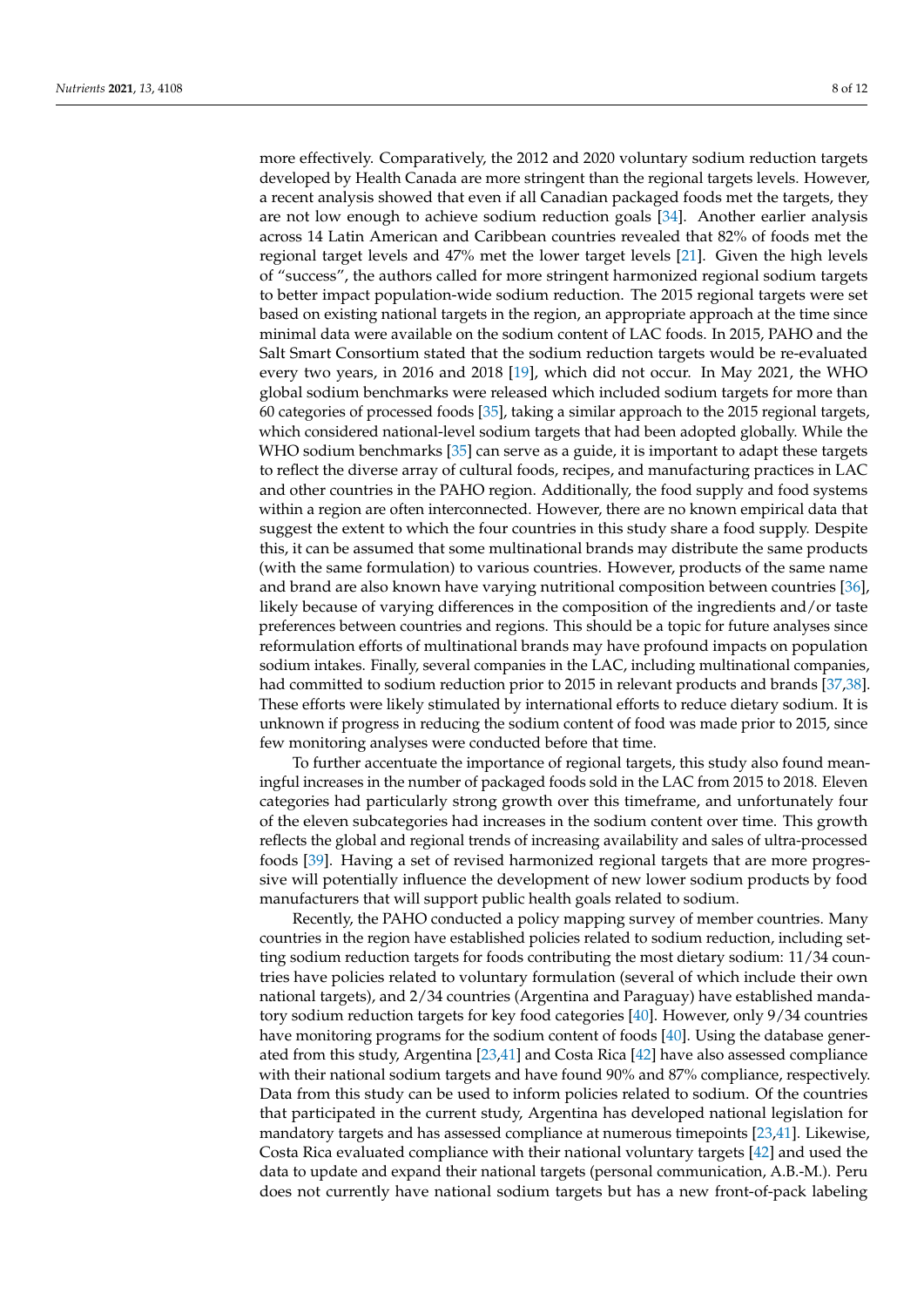legislation, which includes warnings for products high in sodium [\[43\]](#page-11-6). Paraguay currently has a sodium target for artisanal breads; however, data from this study are being used to establish a mandatory target for processed breads (personal communication, R.B.L.). These policy actions illustrate the benefits of generating this type of data for policy advancements in the region. These analyses that inform public health policy on sodium reduction were possible with the support of the IDRC funded project "Scaling-up and evaluating policies and programs in salt reduction in LAC" [\[22\]](#page-10-9). This funding allowed for international collaborations that promoted capacity building, the development of technical research skills, and technological adaptations in the four low- and middle-income LAC in this study, which resulted in country-level success in research implementation and policy development [\[44\]](#page-11-7).

This study has limitations that are important to discuss. The different sample sizes included between 2015 and 2018 or collecting food label data using electronic collection tools may highlight sampling variations that could impact the study results; however, similar sampling procedures and analysis methodologies were applied in each country and at both timepoints. The variance in the number of products included is likely due to the increasing availability of packaged foods in LAC, as described above. This study also relied on information presented on the Nutrition Facts table. However, a Costa Rican study showed that a very small proportion of food labels did not comply with the 20% variance that is permitted when reporting nutrient values on the food label [\[42\]](#page-11-5). Additionally, not all foods may report sodium information on the food label. This study showed most of foods (82.1% to 99.2%) had the sodium content declared on the package in 2018 (data from 2015 are not available), with nearly complete compliance in Paraguay and Argentina, where food labeling is mandatory. Finally, this study did not conduct analyses using sales-weighted data. Such data are costly and were not accessible for this study. However, since the regional sodium targets were developed considering national targets that did not use sales weighted data, an analysis using sales weighted data is not essential. Future research would also benefit from expanding the number of food categories so as to collect data for all foods that contribute sodium to the diet (e.g., cheese, mashed beans, corn tortillas) or for subcategories (e.g., white bread, whole grain bread, artisanal bread) to enable broadening the number of foods and subcategories with sodium reduction targets; however, the intention of this study was to examine progress in reformulation relative to foods that currently have a regional target level.

### **5. Conclusions**

The proportion of packaged foods meeting the 2015 regional targets significantly increased from 82.9% to 89.3% for 2015 and 2018. Thirty-nine percent (7/18) food categories had a higher proportion of foods meeting the regional sodium targets, over time. Since a high proportion of foods were already meeting the targets at baseline, and sodium intakes in LAC remain unacceptably high, more stringent sodium targets should be promoted in the region to support further sodium reductions in packaged foods, and subsequently sodium intakes, in LAC. Planned, periodic food supply monitoring and evaluation is fundamental for countries to ensure they align sodium reduction policies and programs to achieve the WHO's global target of 30% reduction in population sodium intakes by 2025.

**Supplementary Materials:** The following are available online at [https://www.mdpi.com/article/10](https://www.mdpi.com/article/10.3390/nu13114108/s1) [.3390/nu13114108/s1,](https://www.mdpi.com/article/10.3390/nu13114108/s1) Table S1: Number of packaged foods per food category by country included in the analysis (*n* = 9171), Table S2: Number and proportion of food labels per food category with sodium data in the 2018 database, Table S3: Distribution of sodium content of packaged foods (mg/100 g) in 2018, by food category and country.

**Author Contributions:** A.B.-M., J.A. and M.R.L. participated in study conception and design, along with J.V.-S., K.B.-A., A.S. and B.F.-A. who provided technical support and training. J.V.-S., K.B.- A., L.A., R.B.L., L.S.-G., V.T., G.S.B., L.G., M.M.-H., F.C.V. and L.C. participated in data collection, categorization, recipe analyses, and/or data quality assurance. M.W., B.F.-A. and B.S. conducted the data statistical analysis. A.B.-M. and J.A. prepared the first draft of the manuscript. All authors have read and agreed to the published version of the manuscript.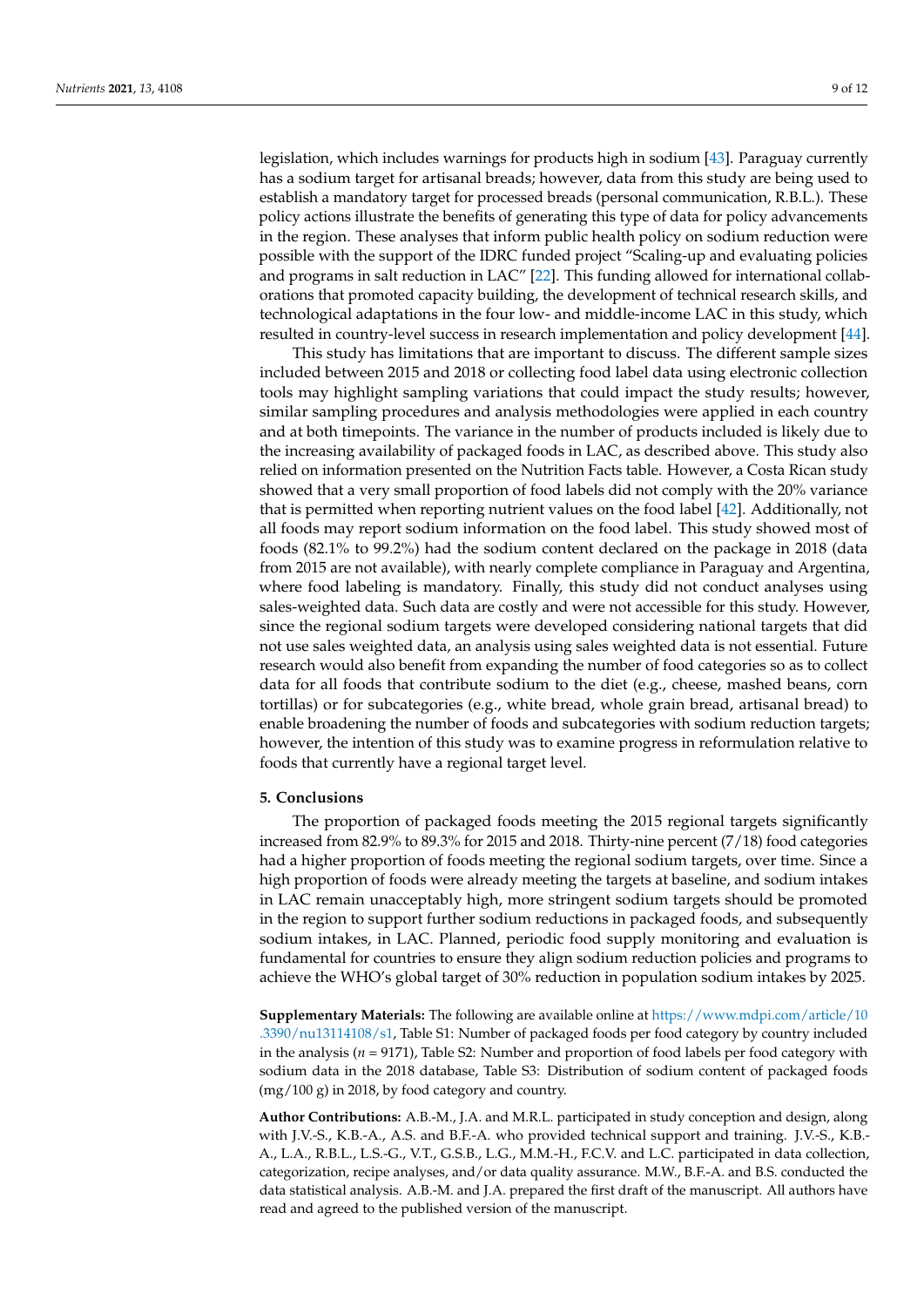**Funding:** This research was funded by the International Development Research Center, Canada, IDRC Project #108167 under the leadership of Adriana Blanco-Metzler, MSc (principal investigator) of the Costa Rican Institute of Research and Teaching in Nutrition and Health (INCIENSA), Costa Rica. Personnel funding was obtained by Dr. Franco-Arellano from CIHR Frederick Banting and Charles Best Canada Graduate Scholarship; by Sivakumar from CIHR Master's Canada Graduate Scholarship, and by Arcand from the Heart and Stroke Foundation, Canada National New Investigator Award.

**Institutional Review Board Statement:** Not applicable.

**Informed Consent Statement:** Not applicable.

**Data Availability Statement:** Adapted from [https://idl-bnc-idrc.dspacedirect.org/handle/10625/](https://idl-bnc-idrc.dspacedirect.org/handle/10625/58989) [58989](https://idl-bnc-idrc.dspacedirect.org/handle/10625/58989) accessed on 10 November 2021.

**Acknowledgments:** We acknowledge the contributions of the Dietitians of Canada and Innovative Corporate Solutions who supported the adaptation and implementation of FLIP-LAC. We acknowledge the institutional support from the Costa Rican Institute of Research and Teaching in Nutrition and Health (INCIENSA); the Fundación Interamericana del Corazón de Argentina (FIC–Argentina); Ministerio de Salud y Bienestar Social de Paraguay; CRONICAS Center of Excellence in Chronic Diseases, Universidad Peruana Cayetano Heredia, that supported the execution of the research project; and the Department of Nutritional Sciences, Faculty of Medicine of the University of Toronto and the Faculty of Health Sciences of the Ontario Tech University, both from Canada for technical assistance. We are grateful to Roberto Bazzani, Senior Program Specialist at the International Development Research Centre, for the guidance and support he provided throughout the duration of this research project.

**Conflicts of Interest:** Prior coming to the University of Toronto, B.F.-A. was a PepsiCo Mexico employee. The company had no connection or funding to the research. M.R.L. reports receiving a competitive research grant from IAFNS to analyze NHANES data to determine the intakes and sources of sodium in the diets of Americans, after this work was completed (2021–2022). All other authors have no conflicts of interest to disclosure.

# **References**

- <span id="page-9-0"></span>1. Ordunez, P.; Martinez, R.; Niebylski, M.L.; Campbell, N.R. Hypertension prevention and control in Latin America and the Caribbean. *J. Clin. Hypertens. (Greenwich)* **2015**, *17*, 499–502. [\[CrossRef\]](http://doi.org/10.1111/jch.12518)
- <span id="page-9-1"></span>2. Kearney, P.M.; Whelton, M.; Reynolds, K.; Muntner, P.; Whelton, P.K.; He, J. Global burden of hypertension: Analysis of worldwide data. *Lancet* **2005**, *365*, 217–223. [\[CrossRef\]](http://doi.org/10.1016/S0140-6736(05)17741-1)
- 3. Ruilope, L.M.; Chagas, A.C.; Brandao, A.A.; Gomez-Berroteran, R.; Alcala, J.J.; Paris, J.V.; Cerda, J.J. Hypertension in Latin America: Current perspectives on trends and characteristics. *Hipertens Riesgo Vasc.* **2017**, *34*, 50–56. [\[CrossRef\]](http://doi.org/10.1016/j.hipert.2016.11.005)
- 4. Sanchez, R.A.; Ayala, M.; Baglivo, H.; Velazquez, C.; Burlando, G.; Kohlmann, O.; Jimenez, J.; Jaramillo, P.L.; Brandao, A.; Valdes, G.; et al. Latin American guidelines on hypertension. Latin American Expert Group. *J. Hypertens.* **2009**, *27*, 905–922. [\[CrossRef\]](http://doi.org/10.1097/HJH.0b013e32832aa6d2) [\[PubMed\]](http://www.ncbi.nlm.nih.gov/pubmed/19349909)
- <span id="page-9-2"></span>5. NCD Risk Factor Collaboration (NCD-RisC). Worldwide trends in hypertension prevalence and progress in treatment and control from 1990 to 2019: A pooled analysis of 1201 population-representative studies with 104 million participants. *Lancet* **2021**, *398*, 957–980. [\[CrossRef\]](http://doi.org/10.1016/S0140-6736(21)01330-1)
- <span id="page-9-3"></span>6. World Health Organization. Global Action Plan for the Prevention and Control of Noncommunicable Diseases 2013–2020. Available online: [http://apps.who.int/iris/bitstream/10665/94384/1/9789241506236\\_eng.pdf?ua=1](http://apps.who.int/iris/bitstream/10665/94384/1/9789241506236_eng.pdf?ua=1) (accessed on 10 December 2018).
- <span id="page-9-4"></span>7. Strazzullo, P.; D'Elia, L.; Kandala, N.B.; Cappuccio, F.P. Salt intake, stroke, and cardiovascular disease: Meta-analysis of prospective studies. *BMJ* **2009**, *339*, b4567. [\[CrossRef\]](http://doi.org/10.1136/bmj.b4567) [\[PubMed\]](http://www.ncbi.nlm.nih.gov/pubmed/19934192)
- <span id="page-9-5"></span>8. Aburto, N.J.; Ziolkovska, A.; Hooper, L.; Elliott, P.; Cappuccio, F.P.; Meerpohl, J.J. Effect of lower sodium intake on health: Systematic review and meta-analyses. *BMJ* **2013**, *346*, f1326. [\[CrossRef\]](http://doi.org/10.1136/bmj.f1326)
- <span id="page-9-6"></span>9. World Health Organization. Diet, Nutrition and the Prevention of Chronic Diseases. Available online: [http://apps.who.int/iris/](http://apps.who.int/iris/bitstream/10665/42665/1/WHO_TRS_916.pdf) [bitstream/10665/42665/1/WHO\\_TRS\\_916.pdf](http://apps.who.int/iris/bitstream/10665/42665/1/WHO_TRS_916.pdf) (accessed on 22 January 2019).
- <span id="page-9-7"></span>10. Lamelas, P.; Diaz, R.; Orlandini, A.; Avezum, A.; Oliveira, G.; Mattos, A.; Lanas, F.; Seron, P.; Oliveros, M.J.; Lopez-Jaramillo, P.; et al. Prevalence, awareness, treatment and control of hypertension in rural and urban communities in Latin American Countries. *J. Hypertens.* **2019**, *37*, 1813–1821. [\[CrossRef\]](http://doi.org/10.1097/HJH.0000000000002108) [\[PubMed\]](http://www.ncbi.nlm.nih.gov/pubmed/30964825)
- 11. Brown, I.J.; Tzoulaki, I.; Candeias, V.; Elliott, P. Salt intakes around the world: Implications for public health. *Int. J. Epidemiol.* **2009**, *38*, 791–813. [\[CrossRef\]](http://doi.org/10.1093/ije/dyp139) [\[PubMed\]](http://www.ncbi.nlm.nih.gov/pubmed/19351697)
- <span id="page-9-8"></span>12. Pesantes, M.A.; Diez-Canseco, F.; Bernabé-Ortiz, A.; Ponce-Lucero, V.; Miranda, J.J. Taste, salt consumption, and local explanations around hypertension in a rural population in northern Peru. *Nutrients* **2017**, *9*, 698. [\[CrossRef\]](http://doi.org/10.3390/nu9070698)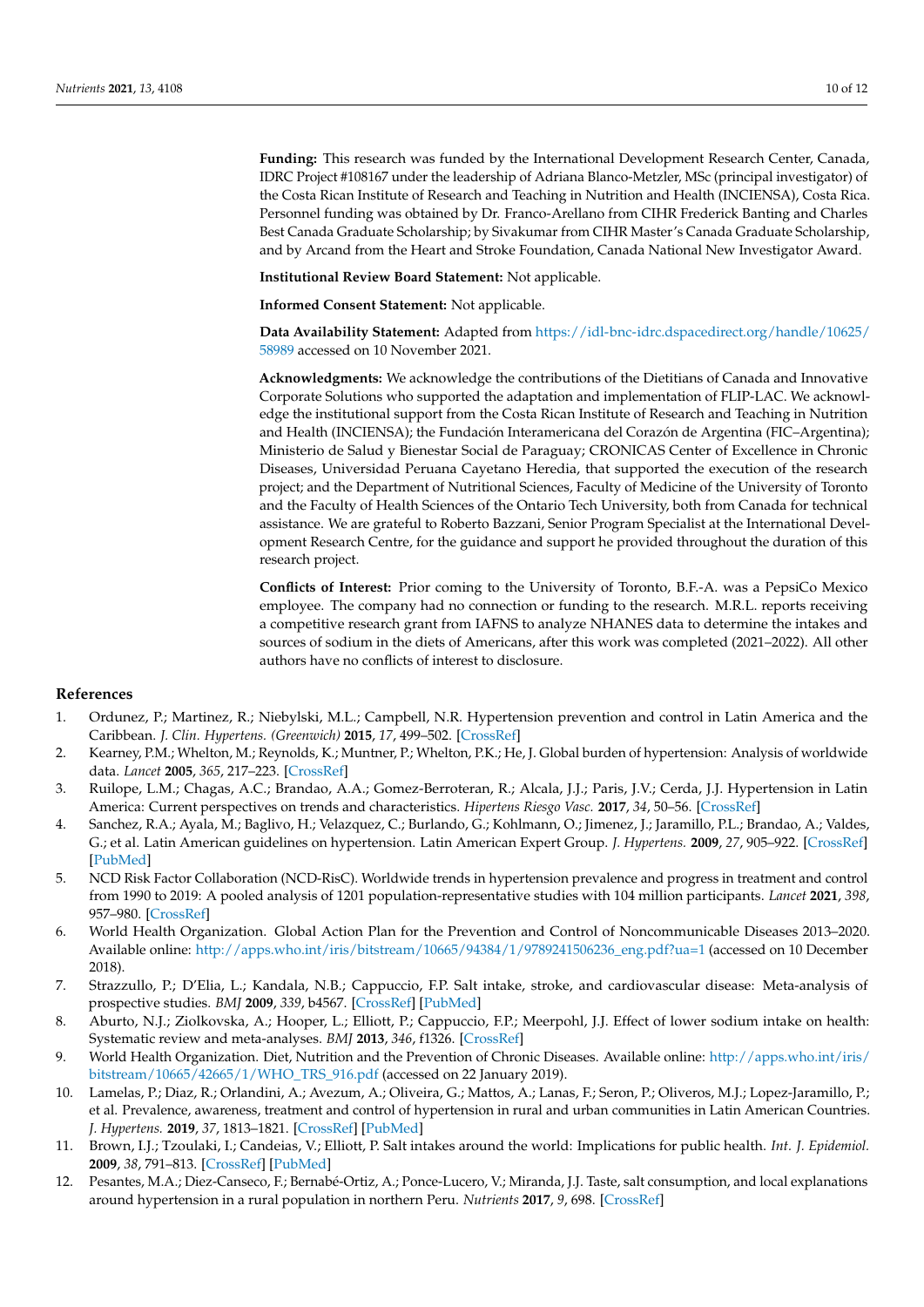- <span id="page-10-0"></span>13. Mozaffarian, D.; Fahimi, S.; Singh, G.M.; Micha, R.; Khatibzadeh, S.; Engell, R.E.; Lim, S.; Danaei, G.; Ezzati, M.; Powles, J.; et al. Global sodium consumption and death from cardiovascular causes. *N. Engl. J. Med.* **2014**, *371*, 624–634. [\[CrossRef\]](http://doi.org/10.1056/NEJMoa1304127) [\[PubMed\]](http://www.ncbi.nlm.nih.gov/pubmed/25119608)
- <span id="page-10-1"></span>14. Ferrante, D.; Apro, N.; Ferreira, V.; Virgolini, M.; Aguilar, V.; Sosa, M.; Perel, P.; Casas, J. Feasibility of salt reduction in processed foods in Argentina. *Rev. Panam. Salud. Publica* **2011**, *29*, 69–75. [\[CrossRef\]](http://doi.org/10.1590/S1020-49892011000200001)
- <span id="page-10-2"></span>15. Blanco-Metzler, A.; Moreira Claro, R.; Heredia-Blonval, K.; Caravaca Rodríguez, I.; Montero-Campos, M.L.A.; Legetic, B.; L'Abbe, M.R. Baseline and estimated trends of sodium availability and food sources in the Costa Rican population during 2004–2005 and 2012–2013. *Nutrients* **2017**, *9*, 1020. [\[CrossRef\]](http://doi.org/10.3390/nu9091020)
- <span id="page-10-3"></span>16. Sequera, V.; Cañete, F.; Paiva, T.; Giménez, E.; Santacruz, E.; Fretes, G.; Benítez, G. Patrones de excreción urinaria de sodio en población adulta en muestras de orina espontánea. *Anales de la Facultad de Ciencias Médicas (Asunción)* **2017**, *50*, 51–60. [\[CrossRef\]](http://doi.org/10.18004/anales/2017.050(01)51-060)
- <span id="page-10-4"></span>17. Carrillo-Larco, R.M.; Saavedra-Garcia, L.; Miranda, J.J.; Sacksteder, K.A.; Diez-Canseco, F.; Gilman, R.H.; Bernabe-Ortiz, A. Sodium and potassium consumption in a semi-urban area in Peru: Evaluation of a population-based 24-hour urine collection. *Nutrients* **2018**, *10*, 245. [\[CrossRef\]](http://doi.org/10.3390/nu10020245) [\[PubMed\]](http://www.ncbi.nlm.nih.gov/pubmed/29470396)
- <span id="page-10-5"></span>18. Santos, J.A.; Tekle, D.; Rosewarne, E.; Flexner, N.; Cobb, L.; Al-Jawaldeh, A.; Kim, W.J.; Breda, J.; Whiting, S.; Campbell, N.; et al. A systematic review of salt reduction initiatives around the world: A midterm evaluation of progress towards the 2025 global non-communicable diseases salt reduction target. *Adv. Nutr.* **2021**, *12*, 1768–1780. [\[CrossRef\]](http://doi.org/10.1093/advances/nmab008) [\[PubMed\]](http://www.ncbi.nlm.nih.gov/pubmed/33693460)
- <span id="page-10-6"></span>19. Pan American Health Organization. Saltsmart Consortium Consensus Statement to Advance Target Harmonization by Agreeing on Regional Targets for the Salt/Sodium Content of Key Food Categories. Available online: [https://www.paho.org/hq/](https://www.paho.org/hq/dmdocuments/2015/salt-smart-Consensus-statement-with-targets-FINAL.pdf) [dmdocuments/2015/salt-smart-Consensus-statement-with-targets-FINAL.pdf](https://www.paho.org/hq/dmdocuments/2015/salt-smart-Consensus-statement-with-targets-FINAL.pdf) (accessed on 10 November 2021).
- <span id="page-10-7"></span>20. Campbell, N.; Legowski, B.; Legetic, B.; Ferrante, D.; Nilson, E.; Campbell, C.; L'Abbé, M. Targets and timelines for reducing salt in processed food in the Americas. *J. Clin. Hypertens. (Greenwich)* **2014**, *16*, 619–623. [\[CrossRef\]](http://doi.org/10.1111/jch.12379)
- <span id="page-10-8"></span>21. Arcand, J.; Blanco-Metzler, A.; Benavides Aguilar, K.; L'Abbe, M.R.; Legetic, B. Sodium levels in packaged foods sold in 14 Latin American and Caribbean Countries: A food label analysis. *Nutrients* **2019**, *11*, 369. [\[CrossRef\]](http://doi.org/10.3390/nu11020369)
- <span id="page-10-9"></span>22. International Development Research Centre. Scaling up and Evaluating Salt Reduction Policies and Programs in Latin American Countries. Available online: [https://www.idrc.ca/en/project/scaling-and-evaluating-salt-reduction-policies-and-programs](https://www.idrc.ca/en/project/scaling-and-evaluating-salt-reduction-policies-and-programs-latin-american-countries)[latin-american-countries](https://www.idrc.ca/en/project/scaling-and-evaluating-salt-reduction-policies-and-programs-latin-american-countries) (accessed on 10 November 2021).
- <span id="page-10-10"></span>23. Allemandi, L.; Tiscornia, M.V.; Ponce, M.; Castronuovo, L.; Dunford, E.; Schoj, V. Sodium content in processed foods in Argentina: Compliance with the national law. *Cardiovasc. Diagn Ther.* **2015**, *5*, 197–206.
- <span id="page-10-11"></span>24. Blanco-Metzler, A.; L'Abbé, M.; Arcand, J.; Montero, M.A.; Allemandi, L.; Nilson, E.; Cañete, F.; Saavedra, L.; Khaliq Pasha, M.; Ramos, E.; et al. Final technical report/rapport technique. Scaling up and Evaluating Salt Reduction Policies and Programs in Latin American Countries. Available online: [https://idl-bnc-idrc.dspacedirect.org/bitstream/handle/10625/58988/59109.pdf?](https://idl-bnc-idrc.dspacedirect.org/bitstream/handle/10625/58988/59109.pdf?sequence=1&isAllowed=y) [sequence=1&isAllowed=y](https://idl-bnc-idrc.dspacedirect.org/bitstream/handle/10625/58988/59109.pdf?sequence=1&isAllowed=y) (accessed on 10 November 2021).
- <span id="page-10-12"></span>25. Bernstein, J.T.; Schermel, A.; Mills, C.M.; L'Abbe, M.R. Total and free sugar content of canadian prepackaged foods and beverages. *Nutrients* **2016**, *8*, E582. [\[CrossRef\]](http://doi.org/10.3390/nu8090582)
- <span id="page-10-13"></span>26. Red Latinoamericana de Composición de Alimentos. Tabla LATINFOODS. Available online: <http://latinfoods.inta.cl/592-2/> (accessed on 10 November 2021).
- <span id="page-10-14"></span>27. Schermel, A.; Vega, J.; Franco-Arellano, B.; Arcand, J.A.; L'Abbe, M.R.; Blanco-Metzler, A. Protocol for Flip Study of Project Idrc 180167 Scaling-up and Evaluating Salt Reduction Policies and Programs in Latin American Countries. Available online: <https://idl-bnc-idrc.dspacedirect.org/bitstream/handle/10625/58973/59092.pdf> (accessed on 10 November 2021).
- <span id="page-10-15"></span>28. R Foundation. R: A Language and Environment for Statistical Computing. Available online: <https://www.R-project.org/> (accessed on 10 November 2021).
- <span id="page-10-16"></span>29. World Health Organization. The Shake Technical Package for Salt Reduction. Available online: [http://www.who.int/](http://www.who.int/dietphysicalactivity/publications/shake-salt-habit/en/) [dietphysicalactivity/publications/shake-salt-habit/en/](http://www.who.int/dietphysicalactivity/publications/shake-salt-habit/en/) (accessed on 10 November 2021).
- <span id="page-10-17"></span>30. Nilson, E.A.F.; Spaniol, A.M.; Gonçalves, V.S.S.; Moura, I.; Silva, S.A.; L'Abbé, M.; Jaime, P.C. Sodium reduction in processed foods in Brazil: Analysis of food categories and voluntary targets from 2011 to 2017. *Nutrients* **2017**, *9*, 742. [\[CrossRef\]](http://doi.org/10.3390/nu9070742)
- <span id="page-10-18"></span>31. Arcand, J.; Jefferson, K.; Schermel, A.; Shah, F.; Trang, S.; Kutlesa, D.; Lou, W.; L'Abbe, M.R. Examination of food industry progress in reducing the sodium content of packaged foods in Canada: 2010 to 2013. *Appl. Physiol. Nutr. Metab.* **2016**, *41*, 684–690. [\[CrossRef\]](http://doi.org/10.1139/apnm-2015-0617)
- <span id="page-10-19"></span>32. The High Level Group on Diet, P.A.a.H. National Salt Initiatives Implementing the eu Framework for Salt Reduction Initiatives. Available online: [https://ec.europa.eu/health/ph\\_determinants/life\\_style/nutrition/documents/national\\_salt\\_en.pdf](https://ec.europa.eu/health/ph_determinants/life_style/nutrition/documents/national_salt_en.pdf) (accessed on 10 November 2021).
- <span id="page-10-20"></span>33. World Health Organization Regional Office for Europe. 11th Meeting of the Who Action Network on Salt Reduction in the Population in the European Region (esan). Available online: [https://www.euro.who.int/\\_\\_data/assets/pdf\\_file/0019/426205/](https://www.euro.who.int/__data/assets/pdf_file/0019/426205/01.29-ESAN-meeting-Bern-May-2019-report.pdf) [01.29-ESAN-meeting-Bern-May-2019-report.pdf](https://www.euro.who.int/__data/assets/pdf_file/0019/426205/01.29-ESAN-meeting-Bern-May-2019-report.pdf) (accessed on 10 November 2021).
- <span id="page-10-21"></span>34. Smith, B.T.; Hack, S.; Jessri, M.; Arcand, J.; McLaren, L.; L'Abbé, M.R.; Anderson, L.N.; Hobin, E.; Hammond, D.; Manson, H.; et al. The equity and effectiveness of achieving Canada's voluntary sodium reduction guidance targets: A modelling study using the 2015 Canadian community health survey—Nutrition. *Nutrients* **2021**, *13*, 779. [\[CrossRef\]](http://doi.org/10.3390/nu13030779) [\[PubMed\]](http://www.ncbi.nlm.nih.gov/pubmed/33673550)
- <span id="page-10-22"></span>35. World Health Organization. Global Sodium Targets. Available online: [https://www.who.int/publications/i/item/978924002509](https://www.who.int/publications/i/item/9789240025097) [7](https://www.who.int/publications/i/item/9789240025097) (accessed on 10 November 2021).
- <span id="page-10-23"></span>36. He, F.J.; Jenner, K.H.; Macgregor, G.A. Wash-world action on salt and health. *Kidney Int.* **2010**, *78*, 745–753. [\[CrossRef\]](http://doi.org/10.1038/ki.2010.280)